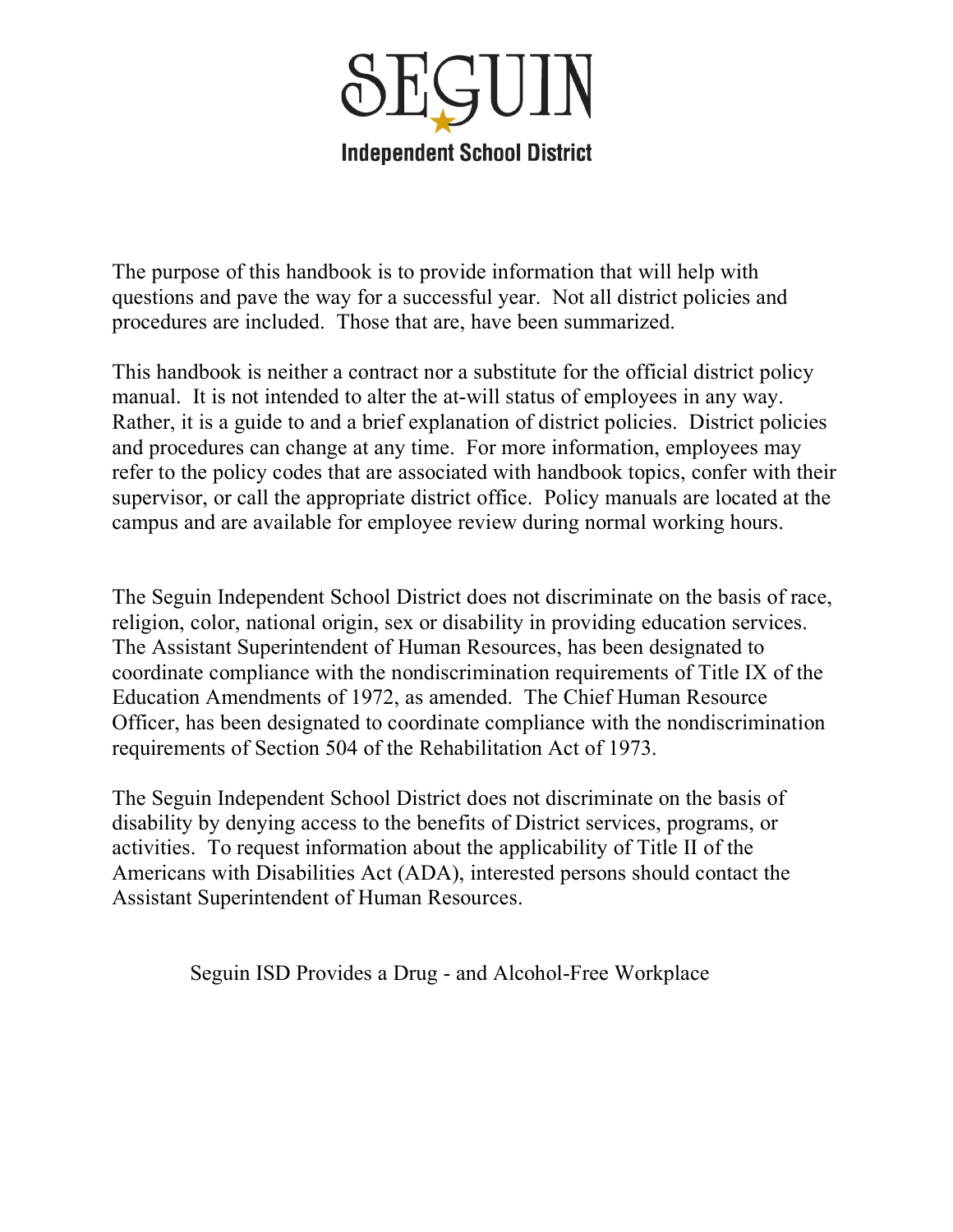# **SUBSTITUTE HANDBOOK 2020 - 2021 TABLE OF CONTENTS**

See SISD Policy at District Website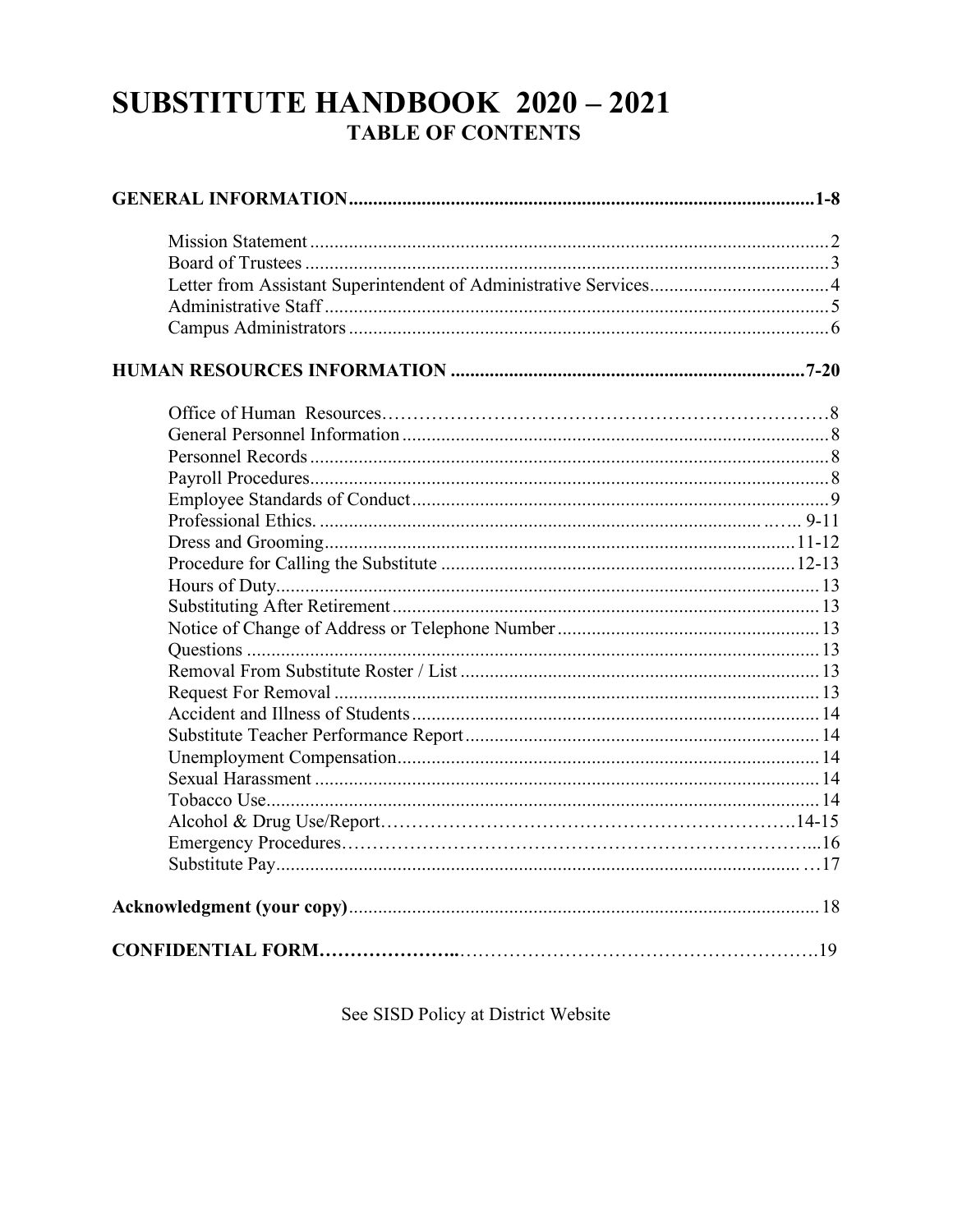# **GENERAL INFORMATION**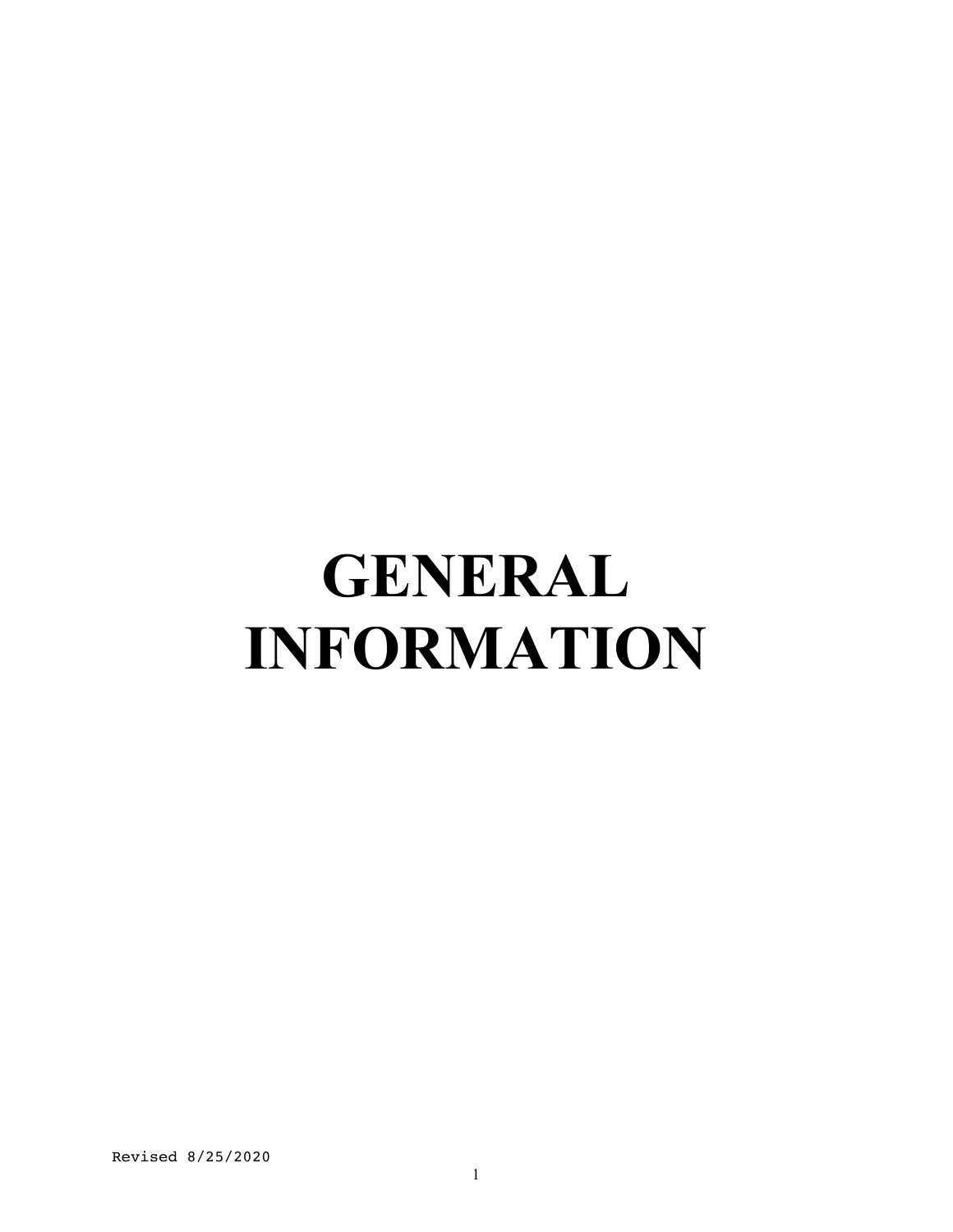# MISSION

# To cultivate, inspire and empower students to grow and learn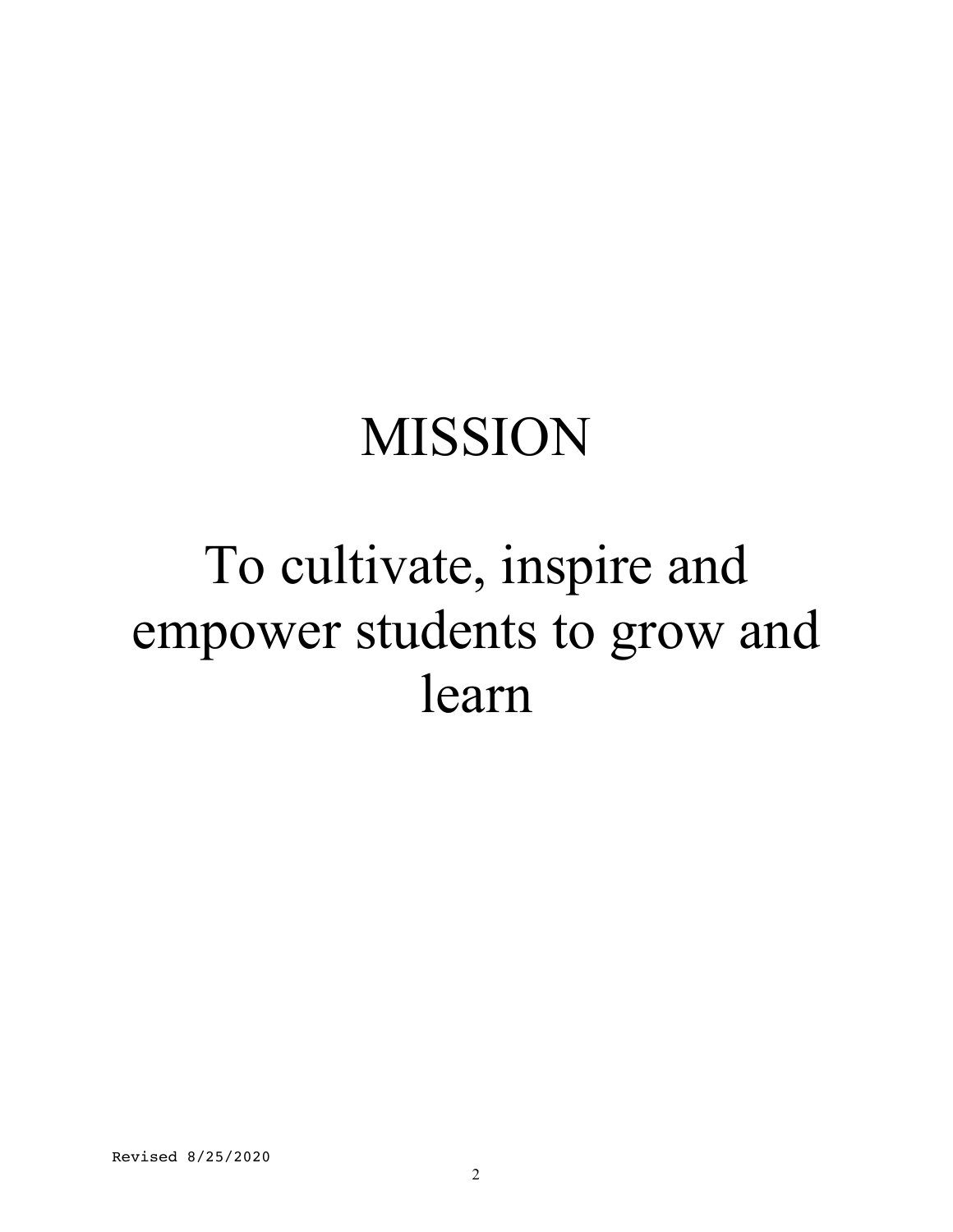# **SEGUIN INDEPENDENT SCHOOL DISTRICT SEGUIN, TEXAS BOARD OF TRUSTEES 2020 - 2021**

## **OFFICERS**

Cinde Thomas-Jimenez, PRESIDENT

Carl Jenkins, VICE PRESIDENT

Benito "Ben" Amador, SECRETARY

## **MEMBERS**

Denise Crettenden

Linda Duncan

Alejandro Guerra

Glenda Moreno

# **SEGUIN ISD ADMINISTRATION**

Dr. Matthew Gutierrez, Superintendent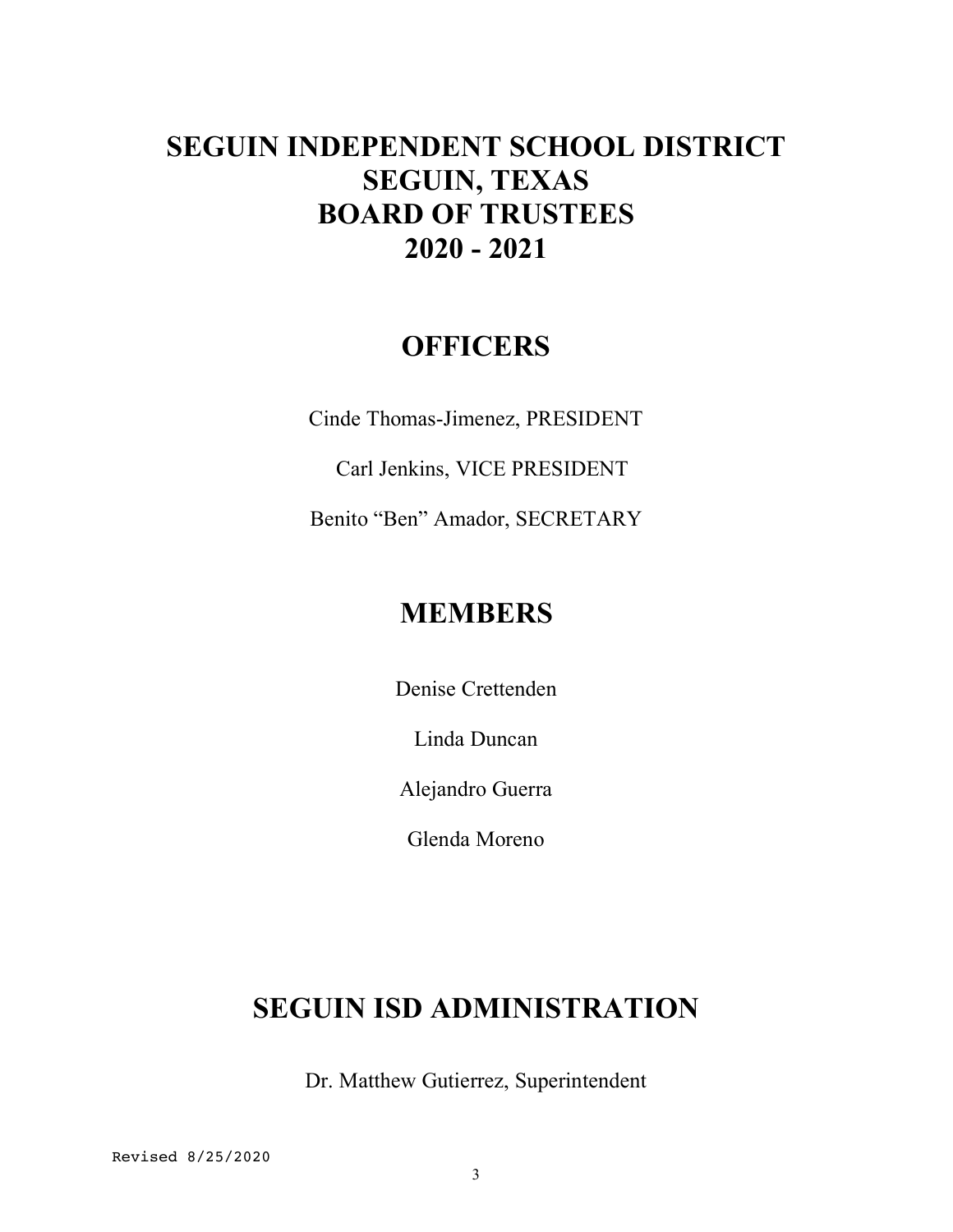

Cindy Moreno  $\star$  Chief Human Resources Officer

August 2020

To all Substitute Teachers for Seguin ISD:

In an effort to improve communications within the district, this handbook has been prepared for you by the Office of Human Resources so that you can be fully informed of procedures and processes which affect you as Substitute Teachers of the Seguin Independent School District. As substitutes, it is important that we all understand the guidelines, rights and responsibilities under which we work.

After receiving this handbook, please sign the form at the back entitled Acknowledgment and return it to the Human Resources designee.

Thank you for your dedication and for the time and effort you give in providing an outstanding education to our Seguin ISD students.

Sincerely, Cindy Moreno Chief Human Resources Officer

### EXCEPTIONAL STUDENTS TO EXCEPTIONAL CITIZENS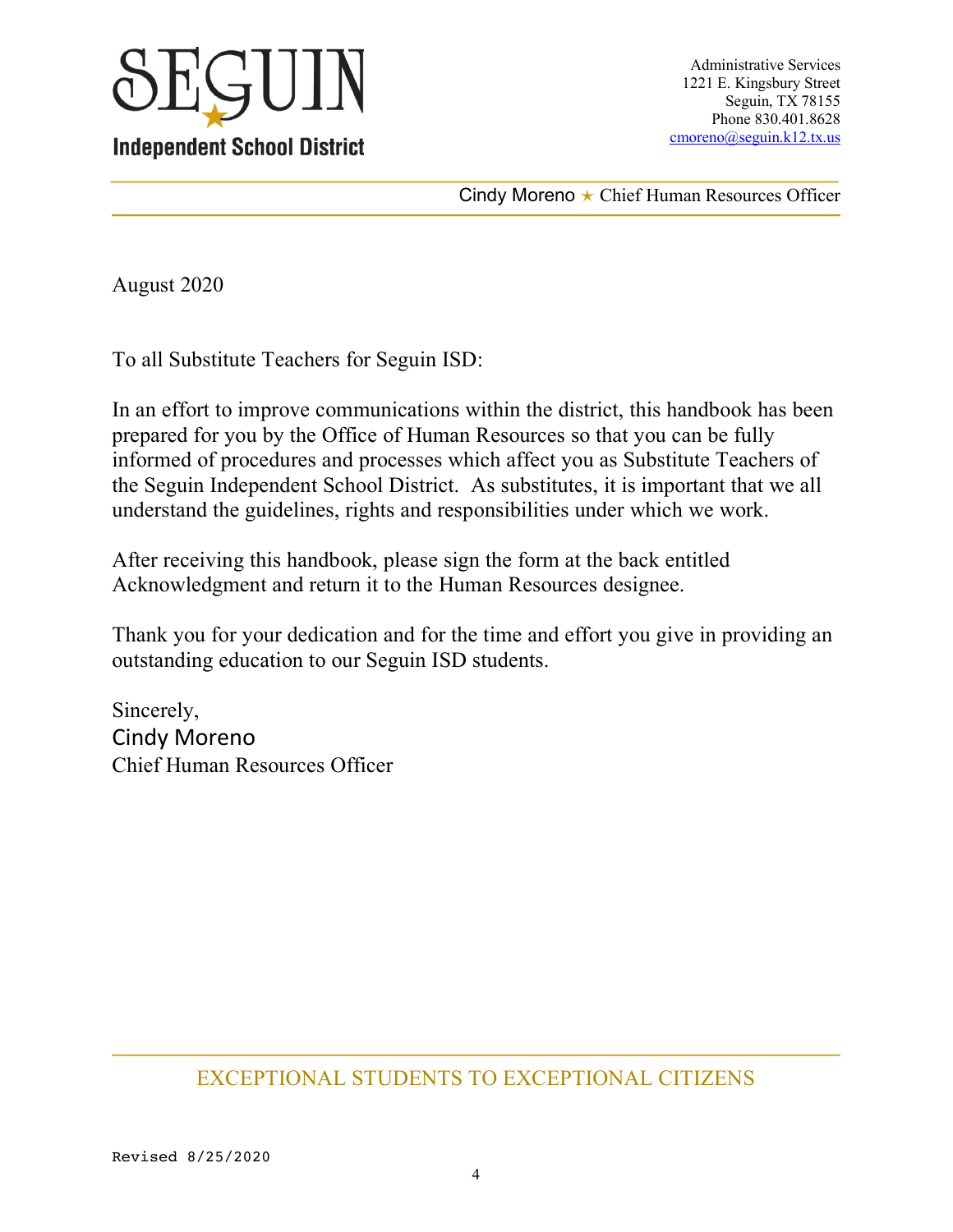### **ADMINISTRATIVE STAFF**

Dr. Matthew Gutierrez ................................................................................................Superintendent of Schools

### **INFORMATION SYSTEMS & TECHNOLOGY**

#### **BUSINESS SERVICES**

#### **LEARNING AND LEADERSHIP**

|--|--|

#### L & L Directors:

#### **ADMINISTRATIVE SERVICES**

|--|--|--|--|--|

#### **OPERATIONAL SUPPORT SERVICES**

#### **CENTRAL ADMINISTRATIVE SERVICES**

# **Seguin Independent School District**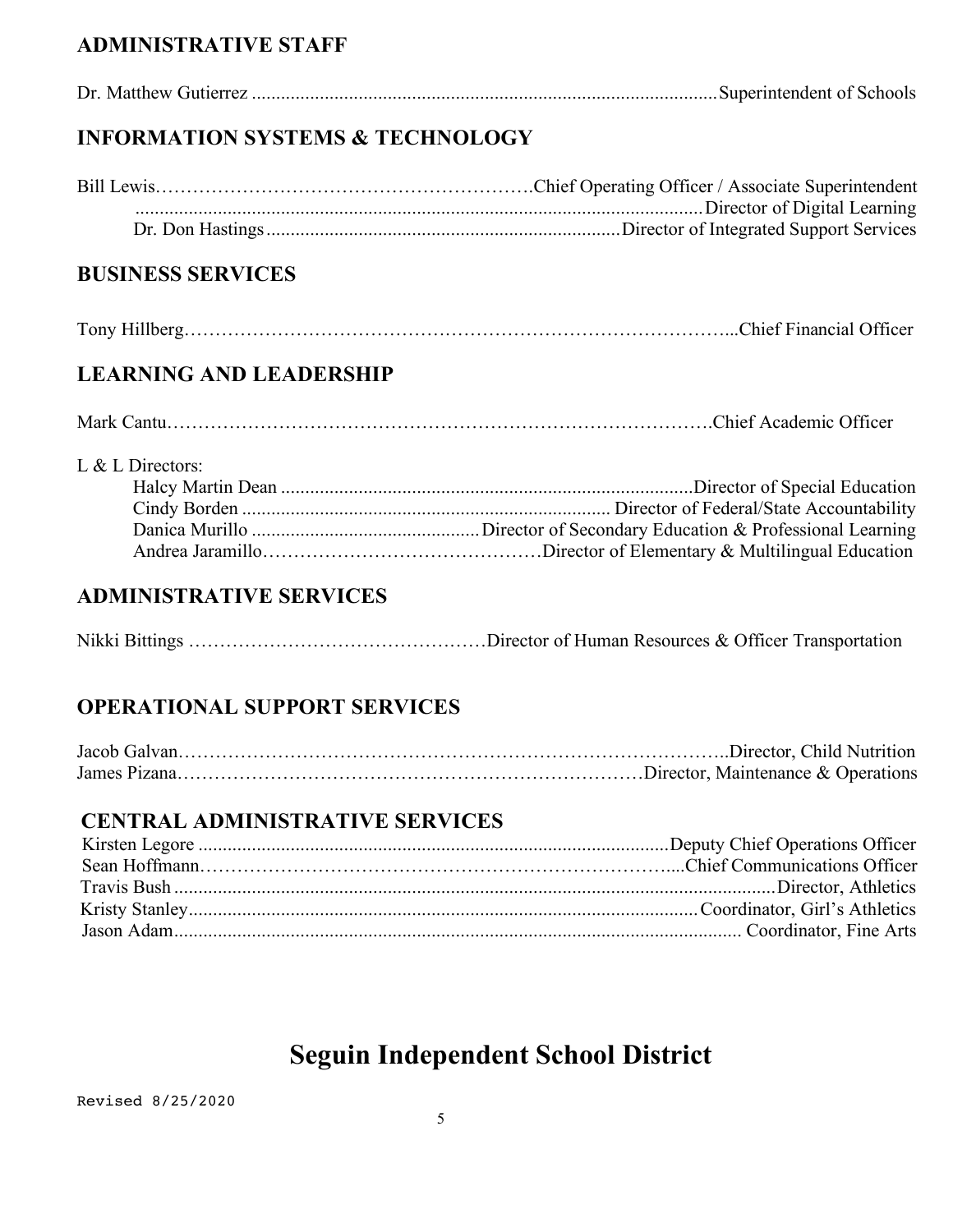| 812 Shannon Avenue Seguin, IX /81 |                |
|-----------------------------------|----------------|
| PH 830.379.2675/FAX 830.379.5590  |                |
| Principal:                        | Debra Reiley   |
| Admin Intern:                     | Jessica Castro |
| Secretary:                        | Cindy Cramer   |

#### **Jefferson Avenue Elementary (K-5) F.C. Weinert Elementary (K-5)**

PH 830.379.3882/FAX 830.379.0950 PH 830.379.4226/FAX 830.372.2720 Principal: Aaron Hannah Principal: Mary Hernandez Assistant: Darren Brietzke **Assistant:** Annaliza Rangel Secretary: Dora Perez Secretary: Tammy Williamson

#### **Robert F. Koennecke Elementary (K-5) Jim Barnes Middle School (6-7-8)**

|                                  | 1441 Joe Carrillo Blvd. Seguin, TX 7815 |
|----------------------------------|-----------------------------------------|
| PH 830.372.5430/FAX 830.372.3317 |                                         |
| Principal:                       | Cassie Koehler                          |
| Assistant:                       | Reyetos Valdez                          |
| Secretary:                       | Melanie Dotterman                       |

#### **McQueeney Elementary (K-5)**

|            | 8860 FM 725 McQueeney, TX 78123  |                                  |
|------------|----------------------------------|----------------------------------|
|            | PH 830.557.5856/FAX 830.557.6981 | A.J. Briesemeister Middle Scho   |
| Principal: | Meredith Stadler                 | 1616 W. Court Seguin, TX 78155   |
| Assistant: | Jason Cunningham                 | PH 830.379.0600/FAX 830.379.0615 |
| Secretary: | Lorena Rodriguez                 | Principal:<br>James Diaz         |

#### **Vincent Patlan Elementary (K-5)**

|            | 2501 Breustedt Seguin, TX 78155  | Secretary:   | Alicia Casso                   |
|------------|----------------------------------|--------------|--------------------------------|
|            | PH 830.372.4960/FAX 830.372.4565 |              |                                |
| Principal: | Linda Guzman                     |              |                                |
| Assistant: | Valerie McKinney                 |              | <b>Mercer Blumberg Learnin</b> |
| Secretary: | Celeste De La Cruz               | 118 N. Bowie | Seguin, TX 7                   |

#### **Oralia R. Rodriguez (K-5)** Principal: Jay Law

|            | 1567 W. Kingsbury Seguin, TX 78155 |                                  |
|------------|------------------------------------|----------------------------------|
|            |                                    | PH 830.401.8770/FAX 830.386.0001 |
| Principal: |                                    | Yolanda Grijalva                 |
| Assistant: |                                    | LeAnn Dunn                       |
| Secretary: |                                    | Geneva Arce                      |

#### **Seguin ISD Alternative School at Saegert**

| 118 N. Bowie | Seguin, $TX$ 78155               | Academic Dean: | <b>Allison Gillet</b> |
|--------------|----------------------------------|----------------|-----------------------|
|              | PH 830.379.1108/FAX 830.379.0088 | Assistants:    | Ryan Randolp          |
| Principal:   | Erma Freeman                     |                | Joshua Peters         |
| Secretary:   | Gisela Molina                    | Admin Intern:  | Suzanne Zink          |

## **Ball Early Childhood Center (Pre-K) George Vogel Elementary (K-3)**<br>
812 Shannon Avenue Seguin TX 78155 **George 16121 FM 725** Seguin TX 78155

16121 FM 725 Seguin, TX 78155 PH 830.379.4231/FAX 830.372.2174 Principal: Rhonda Jubela Assistant: Tiffany Wehe Secretary: Hortencia Garcia

215 Short Avenue Seguin, TX 78155 1111 N. Bruns Seguin, TX 78155

1539 Joe Carrillo Blvd. Seguin, TX 78155 PH 830.379.4717/FAX 830.379.4239 Principal: Jason Schmidt Academic Dean: Kristi Miranda Assistant: Allison Seidenberger Assistant: Jonathan Basha Admin Intern: Maria Guerra **Secretary:** D'Laine Pacheco

#### A.J. Briesemeister Middle School (6-7-8)

| Principal:<br>Meredith Stadler  | 1616 W. Court                     | Seguin, TX 78155  |
|---------------------------------|-----------------------------------|-------------------|
| Assistant:<br>Jason Cunningham  | PH 830.379.0600/FAX 830.379.061;  |                   |
| Secretary:<br>Lorena Rodriguez  | Principal:                        | James Diaz        |
|                                 | Lead Assist. Prin Roberto Arriola |                   |
|                                 | Academic Dean:                    | Allison Pape      |
|                                 | Assistant:                        | Michelle Castillo |
| Vincent Patlan Elementary (K-5) | Admin Intern:                     | Bianca DuVall     |
| 2501 Breustedt Seguin, TX 78155 | Secretary:                        | Alicia Casso      |

#### **Mercer Blumberg Learning Center at Saegert**

 $118$  N. Bowie Seguin, TX 78155 PH 830.401.8690/FAX 830.379.1362 1567 Secretary: Sherri Greeno

#### **Seguin High School (9-12)**

| Secretary:   | Geneva Arce                                     | 1315 E. Cedar     | Seguin, TX 78155          |
|--------------|-------------------------------------------------|-------------------|---------------------------|
|              |                                                 | PH.               | 830.401.8000/FAX 372.9851 |
|              |                                                 | Principal:        | Hector Esquivel           |
|              | <b>Seguin ISD Alternative School at Saegert</b> | Assoc. Principal: | Chanda Bloch              |
| 118 N. Bowie | Seguin, $TX$ 78155                              | Academic Dean:    | Allison Gilletine         |
|              | PH 830.379.1108/FAX 830.379.0088                | Assistants::      | Ryan Randolph, Tally Neal |
| Principal:   | Erma Freeman                                    |                   | Joshua Peters             |
| Secretary:   | Gisela Molina                                   | Admin Intern:     | Suzanne Zink              |
|              |                                                 | Secretary:        | Jeanette Zinsmeister      |
|              |                                                 | Receptionist:     | Humberto Cantu-Ayala      |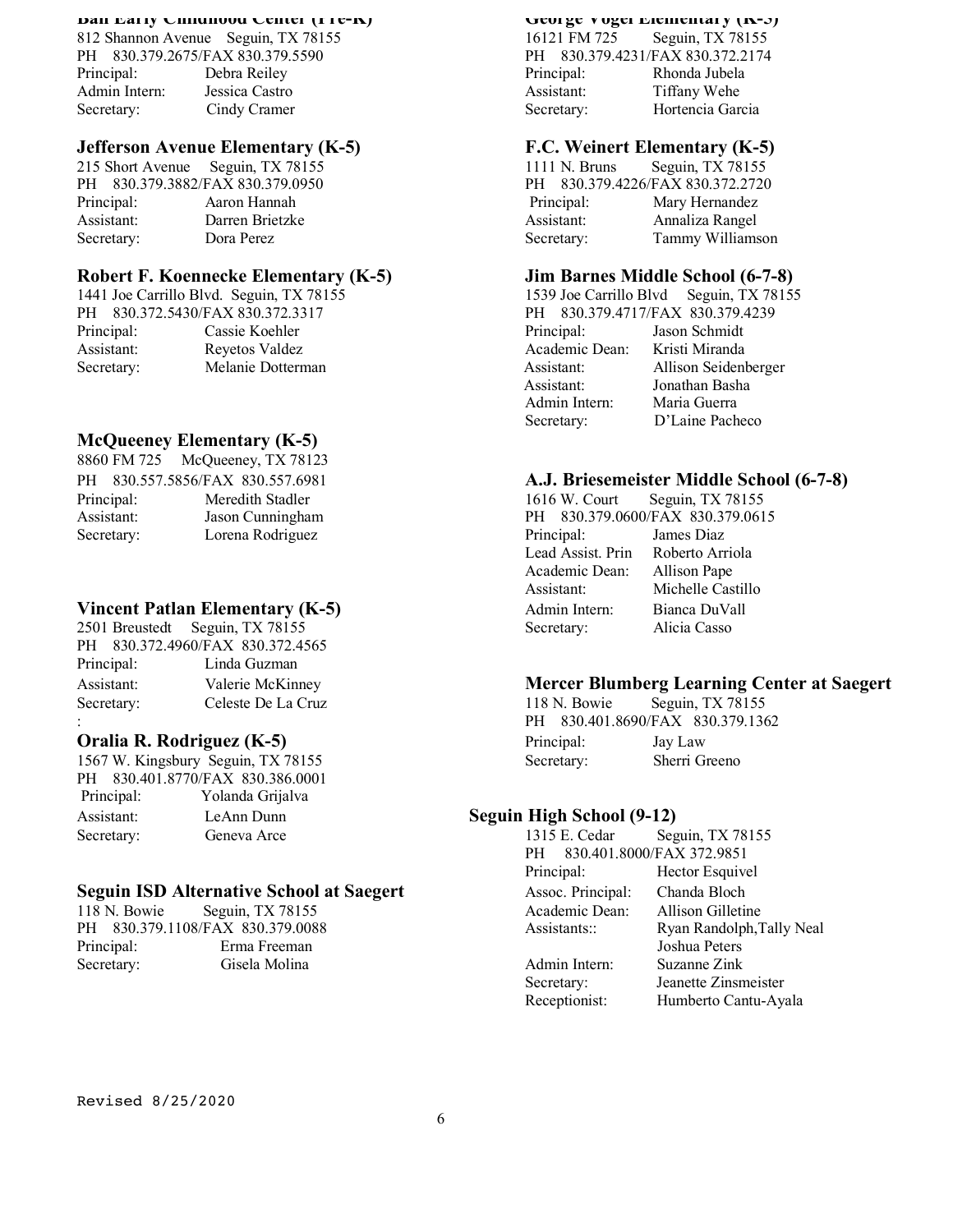# **HUMAN RESOURCES INFORMATION**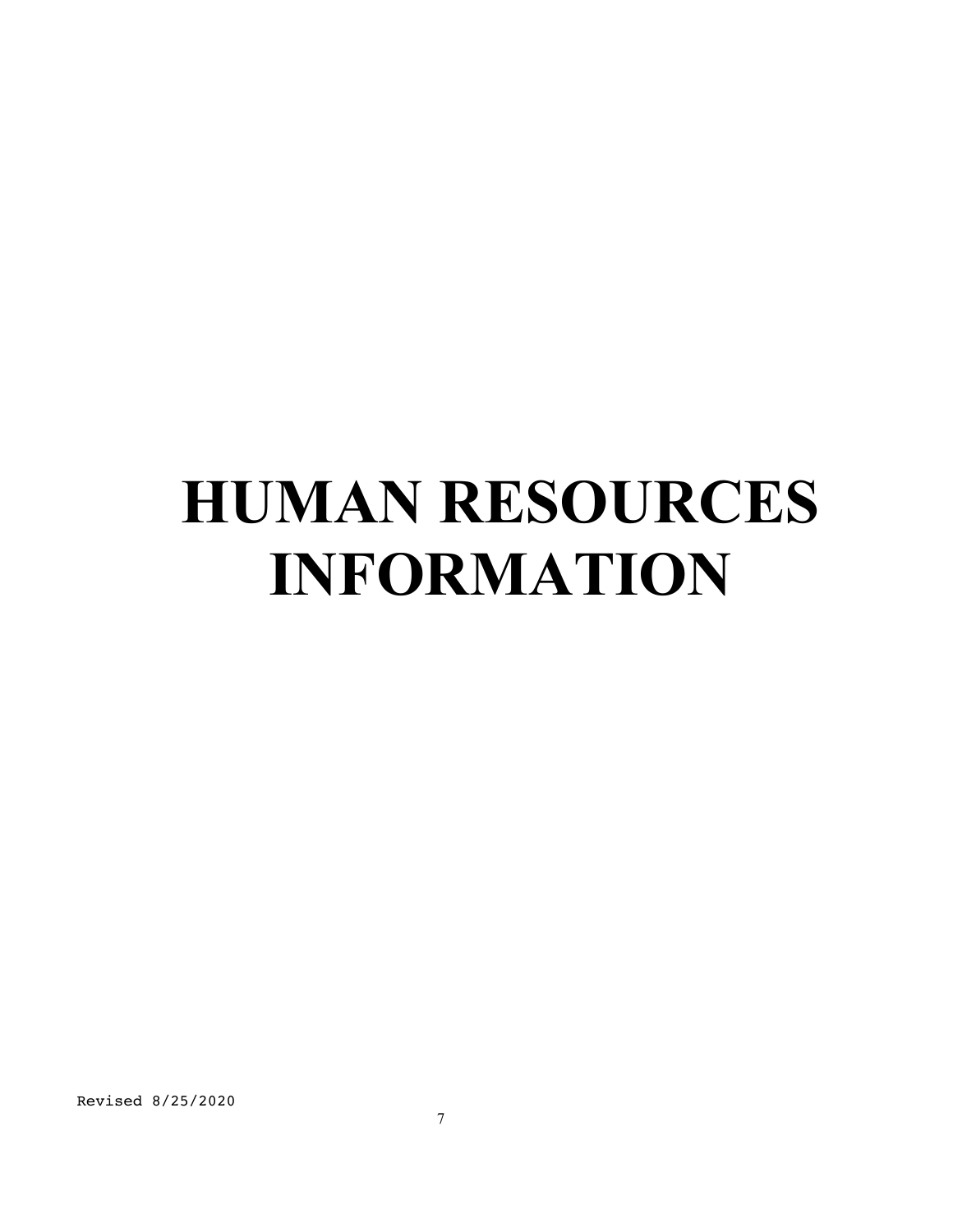#### **OFFICE OF HUMAN RESOURCES**

#### **Contact these staff members with questions about personnel matters:**

| Jennifer Trigo  Substitute Teacher Coordinator/Leaves and Absences Specialist (401-8644) |  |  |  |
|------------------------------------------------------------------------------------------|--|--|--|
|                                                                                          |  |  |  |
|                                                                                          |  |  |  |

#### **GENERAL PERSONNEL INFORMATION**

Role of the Office of Human Resources

To identify, recruit, screen, select, retain, develop, and motivate all Seguin ISD personnel in an attempt to achieve the district mission, goals and objectives.

#### **PERSONNEL RECORDS**

Substitute personnel are required to have on file in the Office of Human Resources and complete the following:

- 1. Completed substitute application
- 2. A transcript showing your degree(s) or at least 15 college hours
- 3. A Copy of a Texas Teacher's Certificate (if applicable)
- 4. Two forms of Identification
- 5. A completed I-9 Form
- 6. A federal withholding exemption form (W-4)
- 7. Deferred Compensation Form (Mid America)
- 8. A completed Criminal History Check
- 9. Letter of Reasonable Assurance
- 10. Substitute Orientation
- 11. Fingerprinting Process
- 12. Insurance Process

The deadline for submitting these records is **before** you begin substituting.

#### **PAYROLL PROCEDURES**

Direct deposit will be available for all substitutes or checks will be deposited to a pay card. Substitutes will be paid on the 28th of each month. If you have any questions concerning your check, contact the Human Resources Office.

The Human Resources Office closes at 5:00 p.m.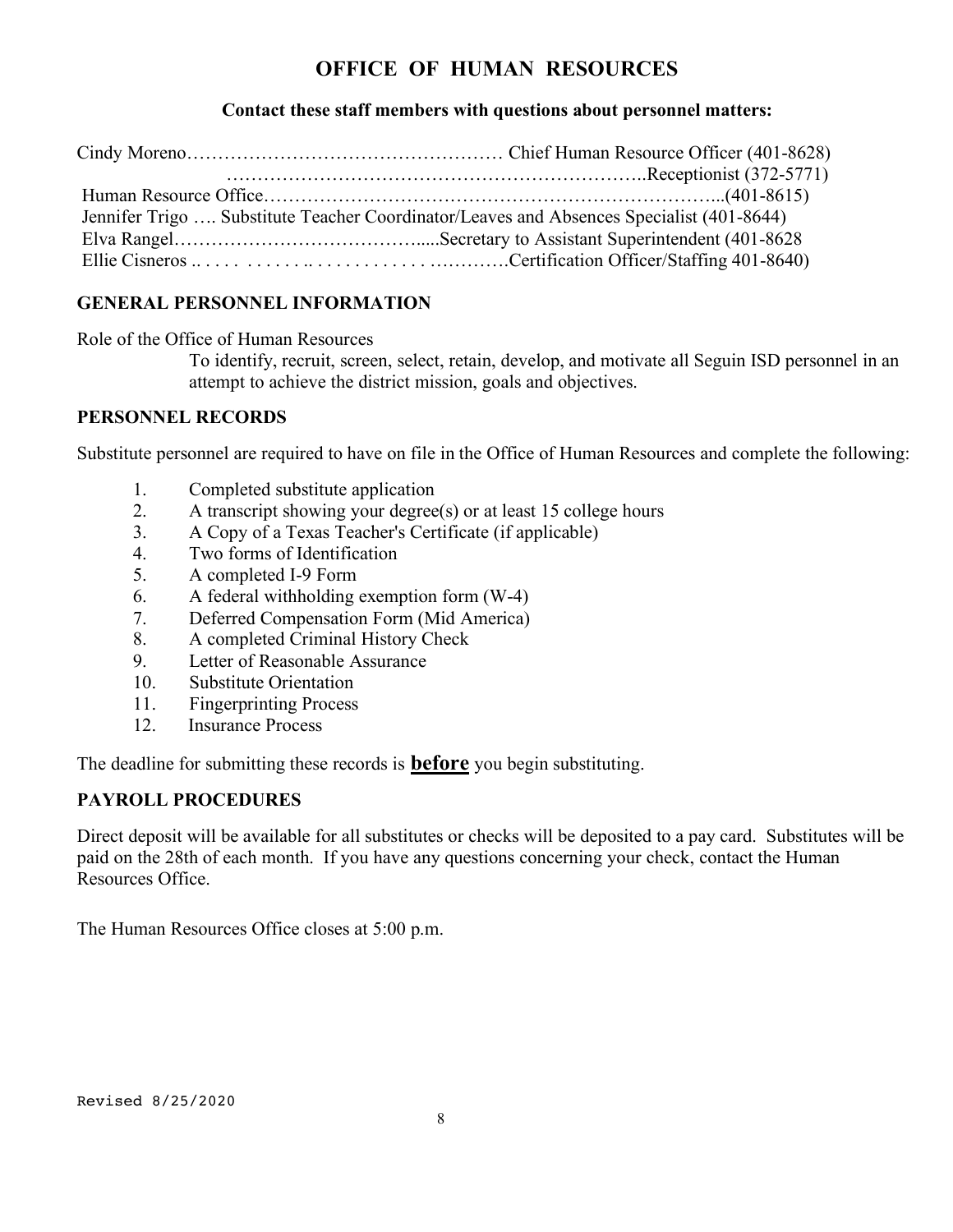### **EMPLOYEE STANDARDS OF CONDUCT**

As a Substitute Teacher for Seguin I.S.D. you shall accept responsibility for the development, promotion, and practice of the highest standards of ethics, conduct, and professional performance. The "Code of Ethics and Standard Practices for Texas Educators" shall regulate and govern the conduct of members of the teaching profession.

#### **PROFESSIONAL ETHICS / SPECIFIC DUTIES AND RESPONSIBILITIES**

The substitute teacher has a professional obligation, even though he/she is not a regular classroom teacher. Keeping this in mind, the following should be observed:

- 1. **The school exists for the student**. The first obligation of the teacher is therefore to the student.
- 2. The substitute teacher is on the same professional level as the classroom teacher and should remain conscientious toward responsibilities, such as students, equipment, and materials assigned to his/her care.
- 3. The substitute teacher should dignify his/her profession by maintaining a positive attitude of cooperation with associates, respecting the authority of those in administrative positions, and by maintaining high standards of loyalty and service. The substitute teacher should use extreme caution in expressing personal reactions and opinions about what they say and hear in the classrooms of the various schools in which they teach. (\* this includes social media platforms such as Facebook, Twitter etc.)
- 4. Under no circumstances should a substitute teacher criticize a regular teacher, administrator, or student in the presence of other teachers, students, or members of the community. (\* this includes social media platforms such as Facebook, Twitter etc.)
- 5. When serving in an assignment, the substitute must remember that substitute teaching is a position of public trust. Confidential information concerning individual student must not be disclosed. A substitute teacher should observe the same rules of confidentiality that professional school district personnel must observe. DO NOT DISCUSS A STUDENT'S CONDUCT, GRADES, OR ABILITIES WITH ANYONE OUTSIDE THE SCHOOL DISTRICT OR WITH UNAUTHORIZED PERSONNEL IN THE SCHOOL COMMUNITY. (\* this includes social media platforms such as Facebook, Twitter etc.)
- 6. The substitute teacher should dress appropriately for the assignment. Students DO notice what any teacher or authority figure wears to school. How you dress does affect the level of respect which students will give the "teacher". The standards for appropriate dressing will change according to the teaching grade level and possibly the assignment.
- 7. The substitute is not merely 'baby-sitting' or holding things together when the regular classroom teacher is not present. He/She should make every attempt to preserve the regular routine of the class. The Substitute is expected to be on duty the entire day and to perform the duties of the regular classroom teacher whom they are replacing.
- 8. The substitute is expected to be on time in every capacity!
- 9. The substitute should not leave the building during the day.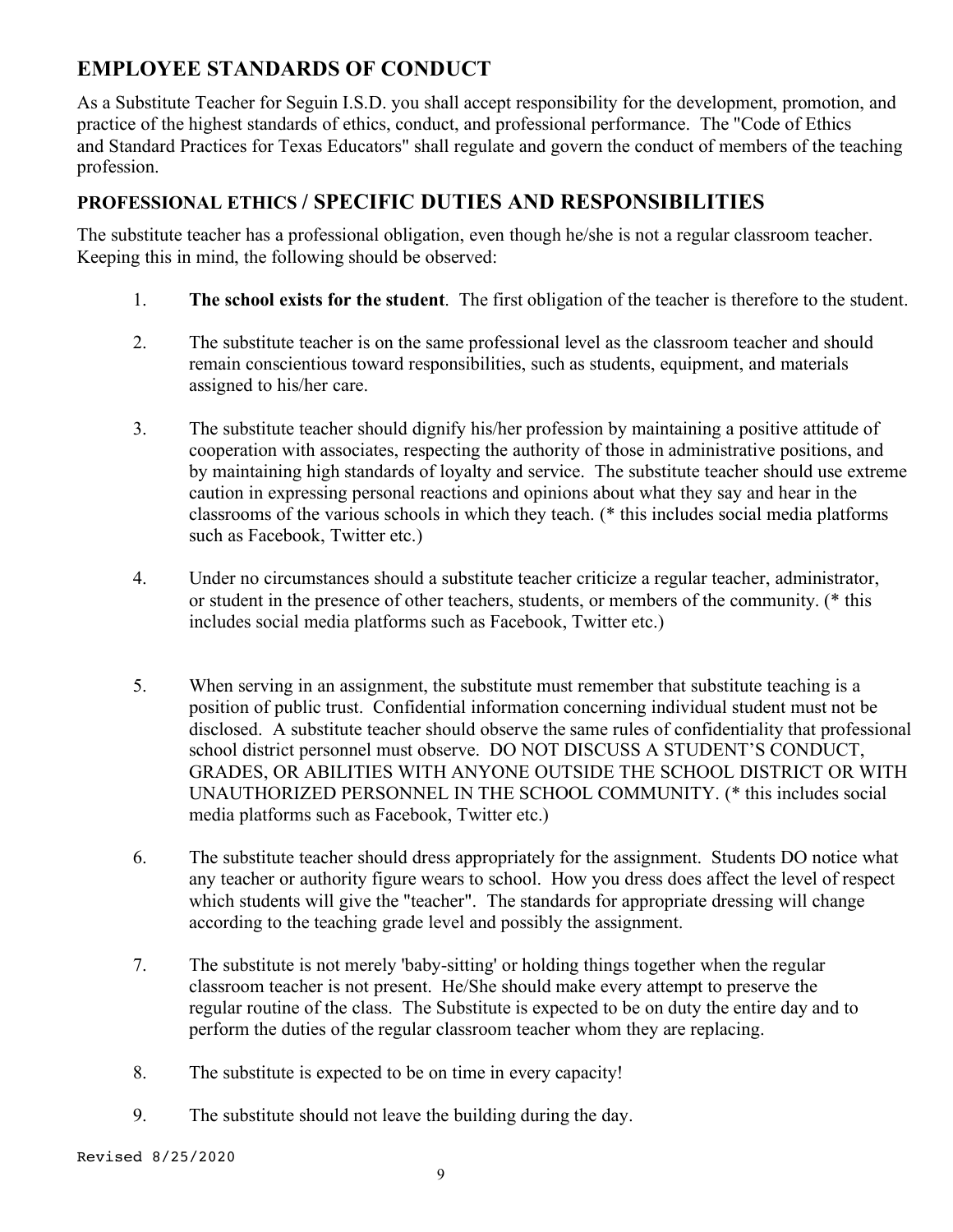- 10. At the beginning and end of each teaching day, the substitute teacher should report to the front office. All substitute teachers are required to sign in while on campus.
- 11. Make it a point to introduce yourself to a neighboring teacher in case you should need his/her assistance during the day.
- 12. The teacher's grade book, all lesson plan books, seating charts, substitute folder, T.E.'s, and attendance roll are all valuable. Know where they are at all times and protect them. This information, again, is confidential.
- 13. The substitute teacher is required to follow lesson plans and adhere to specific student accommodations that are left by the regular teacher. Accommodation forms will be included with teacher lesson plans (see sample on last page).
- 14. Proper daily attendance should be taken according to the individual school district's policy. Official attendance is taken at a designated time in the elementary schools. In the middle school and high school, attendance is taken each period. A separate list of student absences should be left for the regular classroom teacher.

NOTE: Attendance reporting procedures will vary from one school district to another.

- 15. The substitute is responsible for keeping an orderly classroom. Always receive and dismiss students in an orderly manner.
- 16. Enforce all school and classroom rules without apology.
- 17. Use discretion and caution when issuing hall, rest-room, library, counselor, nurse, and office passes.

#### 18. **UNDER NO CIRCUMSTANCES ARE YOU TO LEAVE THE CLASS UNATTENDED.**

- 19. If you must leave, ask a neighboring teacher to oversee the class or call the office for assistance.
- 20. The substitute teacher should **never** collect money from children. If, the children bring in money, notify the front office and seek direction. Also, Substitute teachers should not lend money to students for any reason.

#### 21. **DO NOT LEAVE ANY PERSONAL ITEMS UNATTENDED IN THE CLASSROOM!!!**

- 22. If a substitute teacher has occasion to take up an item of value from any student, he/she is responsible for the article until it is returned to the student or turned over to the appropriate main office personnel. These items should be labeled with the student's and the teacher's name. Be sure to let the regular teacher know about the incident.
- 23. The substitute teacher should call for immediate assistance in case of any medical emergency.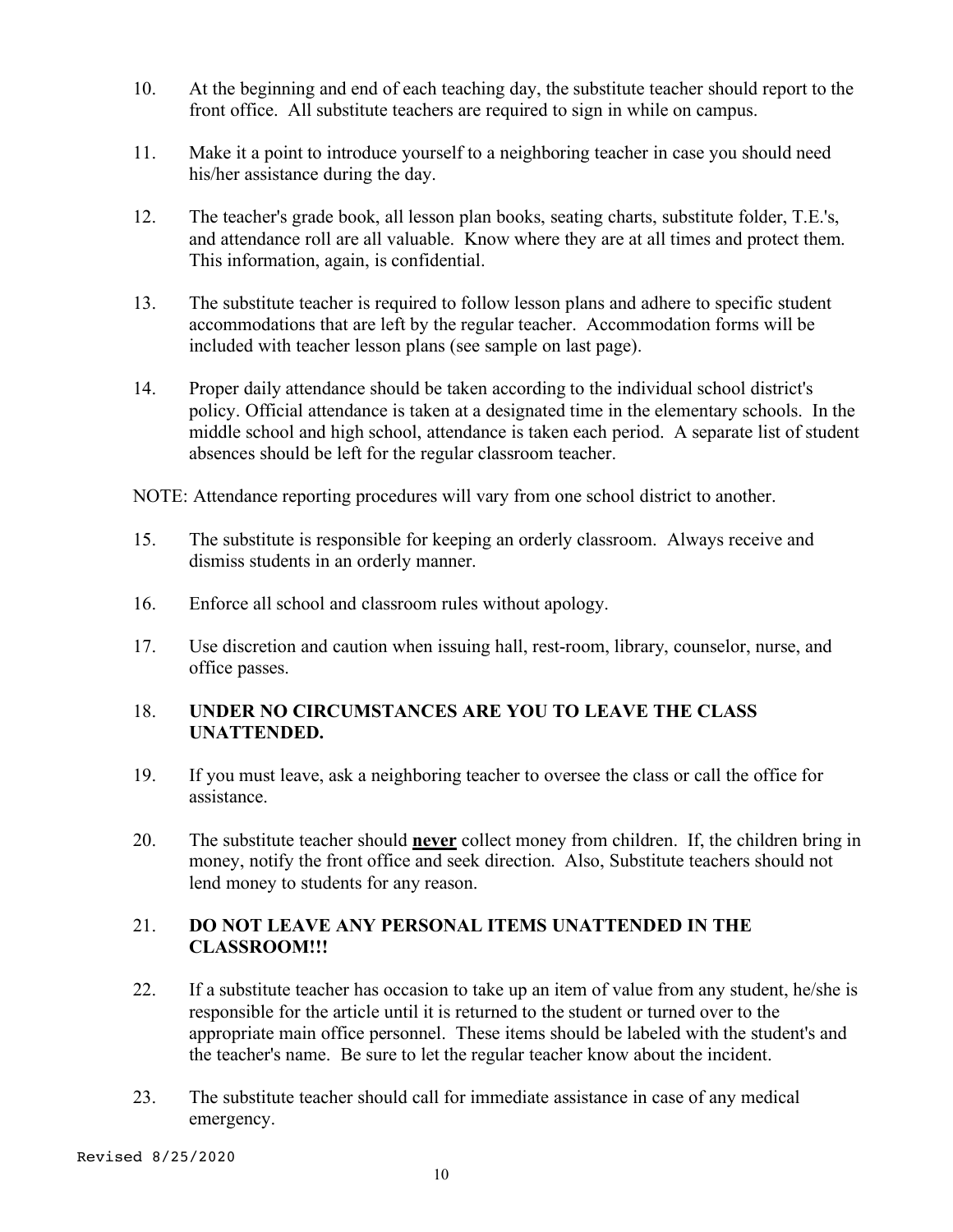NOTE: Prescribed and non- prescribed medication must be administered by the school nurse or authorized school personnel only!

#### **TEACHERS ARE NOT AUTHORIZED TO GIVE ANY MEDICATION TO STUDENTS.**

- 24. All unusual requests from parents and students should be referred to the principal. Examples include requests to be dismissed early or to leave the classroom for a special activity. Never release a student to anyone except school personnel.
- 25. Be familiar with **ALL** emergency drill procedures. (These should be posted in the classroom).

#### 26. **REPORT ANY UNUSUAL HAPPENINGS TO THE PRINCIPAL AS SOON AS POSSIBLE. Remember, we never touch a child.**

- 27. The substitute teacher should never conference with parents. If there is a problem notify the campus principal immediately.
- 28. At the end of the day, the substitute must leave a short summary of the day activities, using the form provided, for the regular classroom teacher.
- 29. **Cell phones and/or pagers should be turned off while on campus.**

#### **DRESS AND GROOMING GUIDELINES**

The Seguin ISD has high expectations for employee appearance with the purpose of achieving a professional atmosphere on our campuses and in our offices. Because school employees are considered student role models, parents and other visitors coming to our schools and offices anticipate a high standard in the appearance of district employees.

Therefore, all clothing should be in good taste, neat, clean, and pressed. Hair will be clean, groomed and out of the eyes. Beards and mustaches will be neat and groomed. Dresses and skirts (including slits in skirts) must be no shorter than the top of the knee cap.

Using a common sense approach, classroom employees are expected to dress appropriately in professional or professional-casual attire while at school. While representing the school/district in the community or in other communities, employees are expected to dress in a more formal professional attire.

The following attire is considered inappropriate:

- 1. t-shirts; shirts or other clothing with writing, pictures or graphics (with the exception of small brand names/logos); sleeveless shirts (unless covered by jacket); low cut shirts; tank tops; tube or halter tops; any shirt or blouse that reveals a bare midriff;
- 2. flip-flops, croc-like shoes & slippers (flip-flops are defined as rubber or sponge-like shoes that go between the toes)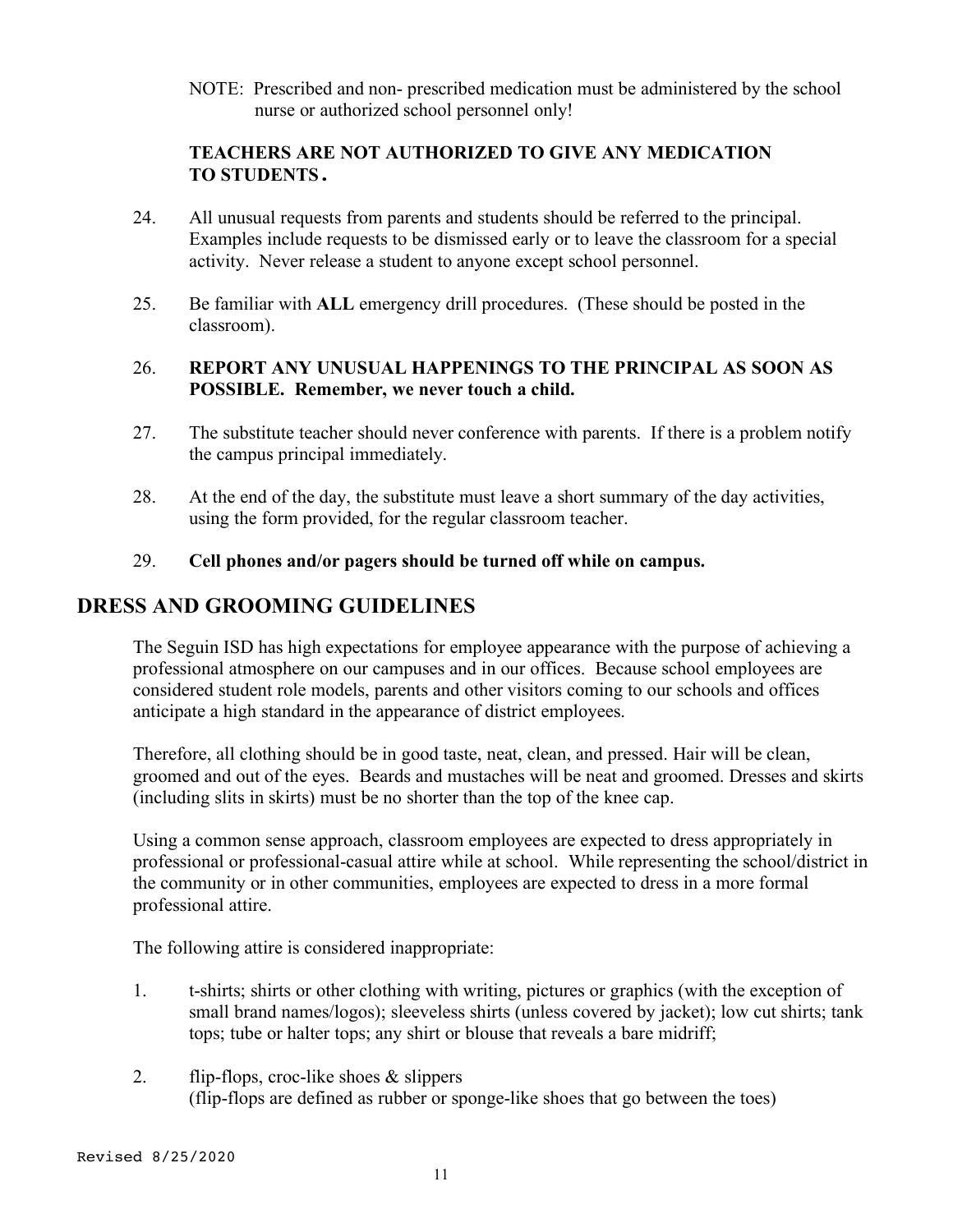- 3. shorts, leggings, stretch or tight-fitting pants;
- 4. sweatshirts or sweat pants, athletic warm up suits and attire (except coaches or physical education teachers);
- 5. scanty, see-through or suggestive attire, or visible undergarments;
- 6. clothing that is un-hemmed, excessively worn, faded, damaged or stained;
- 7. hats (unless specifically needed at school events);
- 8. facial jewelry (excluding earrings), exposed body piercing or tattoos;
- 9. jeans may only be worn on designated spirit days

There are common-sense exceptions for physical education and vocational instruction. Also guidelines give principals the leeway to allow teachers to wear spirit shirts, shorts, costumes, etc. in special circumstances.

Office employees are expected to dress more formally and professionally. Office employees should not wear jeans except on Friday when they may dress-down to casual attire.

Principals/supervisors will interpret terminology such as appropriately and good taste, if necessary.

\* Remember each campus varies, be sure to check with the principal when in doubt.

#### **PROCEDURE FOR CALLING THE SUBSTITUTE (ABSENCE MANAGEMENT) "AESOP"**

The Chief Human Resource Officer is responsible for the Official Substitute List. Principals may recommend substitutes from the list, but employment is through the Office of Human Resources. Substitutes are called by the campus secretary and substitute coordinator from the Human Resources Office.

Substitute assignments are secured by calling AESOP at 1-800-942-3767 or logging in at www.frontlineeducation.com. AESOP will then provide you with a list of available assignments and prompt you through the main menu. Substitutes will be able to review upcoming assignments and also be able to cancel assignment if needed. Through AESOP, substitutes can also change their pin and phone number. Substitutes will also be able to change their name recording and select their preferred campuses and assignments.

Should the substitute coordinator receive a late absence call on the morning of the absence, the sub coordinator will then call substitutes for the assignment. The substitute will then be provided with the name of the employee, campus and assignment.

If, after the substitute has been called, an emergency arises and cannot fill the assignment, the substitute must call the Human Resources office, not the school.

It is difficult to give substitutes any estimate of how often they will be called. It will depend a great deal on such factors as the substitute's preparation and qualifications compared to the district, time of year,

.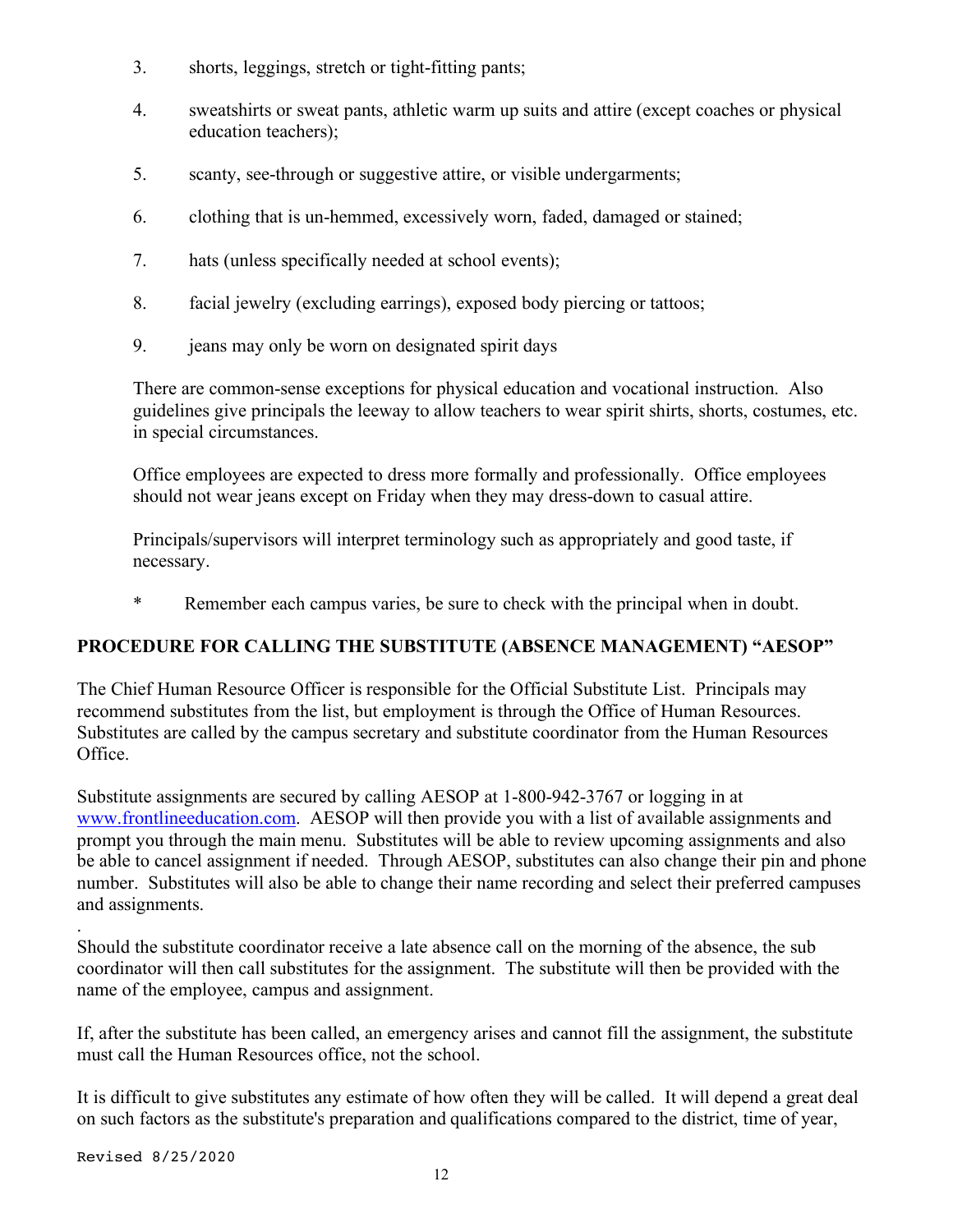and success of each substitute when assigned.

The Office of Human Resources is reluctant to call substitutes who have been called and have refused for reasons other than illness, death, or disaster. The Office of Human Resources is charged with the responsibility of providing responsible teachers; consequently, we cannot rely on substitutes who come only when it is convenient for them.

**\* Substitutes will work where needed. We will try to place you with your specified grade level area, but when the need arises you will be expected to go where needed no matter what grade level or subject area.**

#### **HOURS OF DUTY**

The substitute teacher shall be expected to be on duty the entire school day **(with 30 minutes for lunch)** and to perform all duties of the regular teacher….from 30 minutes prior to the beginning of school until 15 minutes after students are dismissed.

The individual campus circumstances may require assignment of a substitute for only a portion of the school day. When working for a portion of the day the following times will apply:

| a.m. | = | $7:30 - 11:30$                                    |
|------|---|---------------------------------------------------|
| p.m. | = | 11:30 - till 15 minutes after the last bell rings |

*Substitutes are also subject to reassignment during the day.*

#### **SUBSTITUTING AFTER RETIREMENT**

Retired teachers may file an application for substitute teaching and if approved by the Assistant Superintendent of Human Resources, may teach an unlimited number of days during a school year at the employer's daily substitute pay rate without affecting their annuity.

#### **NOTICE OF CHANGE OF ADDRESS OR TELEPHONE NUMBER**

Substitute teachers should notify the Office of Human Resources of any change in address. Phone number changes may done through ABSENCE MANAGEMENT "AESOP."

#### **QUESTIONS**

All questions pertaining to substituting should be directed to the Assistant Superintendent of Human Resources or the Substitute Coordinator at **401-8644.**

#### **REMOVAL FROM SUBSTITUTE ROSTER/LIST**

Individuals may be removed from the substitute roster at any time. Should a substitute decline an assignment or failure to return calls for assignments he/she will be removed from the substitute roster. Should a substitute claim unemployment, even with another company, the district will be responsible for the payment each time you work, therefore you will not be called.

#### **REQUEST FOR REMOVAL**

Substitutes may request to be removed from the substitute teacher roster at any time during the school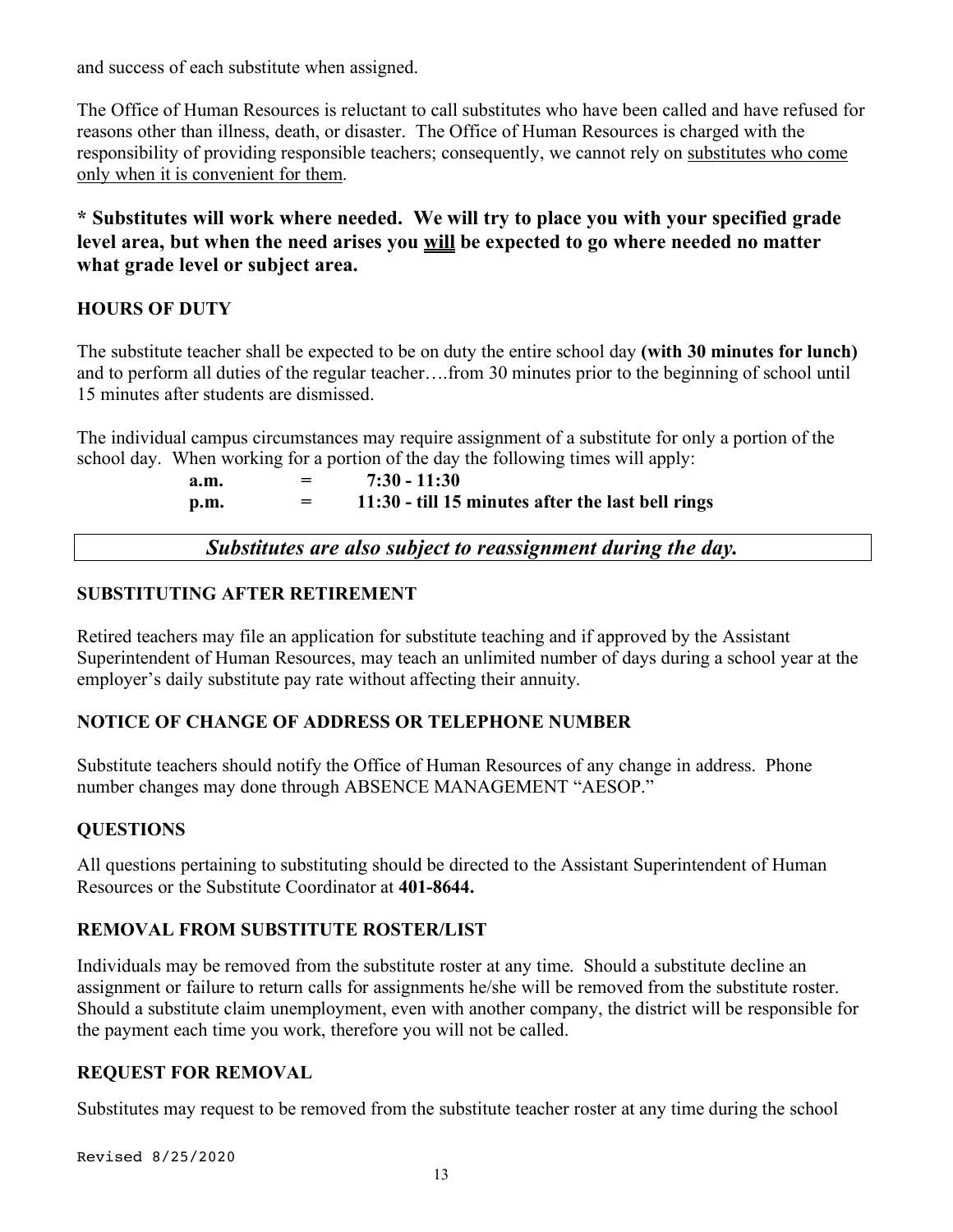year by notifying **in writing** the Substitute Coordinator or Chief Human Resource Officer. Those substitutes wanting to substitute later during the same year must be re-approved by the Office of Human Resources. If you need to be put on hold for some reason you may do so and not have to reapply.

#### **ACCIDENTS AND ILLNESS OF STUDENTS**

All accidents to students on the school grounds, in the building, on the way to or from school, or occurring at any place while the pupil is under the supervision of the school, shall be referred to the school principal and nurse at the earliest possible time. No internal medicine may be administered by the school employee or the substitute.

#### **UNEMPLOYMENT COMPENSATION**

According to the Texas Unemployment Compensation Act, Section 3(f)(2), substitute teachers are not eligible for unemployment compensation during the summer months between school terms. Letters of reasonable assurance are provided for those substitutes who will be returning to substitute during the next school year.

#### **SEXUAL HARASSMENT**

Employees shall not engage in conduct constituting sexual harassment. The district shall investigate all allegations of such harassment. See policy DIA (LEGAL), DIA (LOCAL) FFH (LOCAL), FFH (LEGAL).

An employee who believes he or she has been or is being subjected to any form of sexual harassment as defined in Board policy shall bring the matter to the attention of his or her immediate supervisor or the Chief of Staff & Human Resources Cynthia Moreno, Assistant Superintendent of Human Resources, in accordance with grievance policy DGBA (LOCAL).

District employees shall not engage in sexual harassment of students. See policy DIA (LEGAL) and DIA (LOCAL).

#### **TOBACCO USE**

Smoking and the use of tobacco products shall be prohibited in all District buildings, on all District property, and at all school-related activities. District property includes all enclosed facilities, open air property, parking lots, outdoor athletic fields, practice fields or other property used for school-sponsored activities, and on all school vehicles, including buses. Violation by employees shall result in reprimand or possible suspension. Violation by the general public shall result in removal from school property. See Board Policy DH (LEGAL), DH (LOCAL)

#### **Alcohol and Drugs/Reporting Alcohol/Drug Use**

• Alcohol

Employees shall not possess, use, or be under the influence of alcohol during working hours or at school-related activities outside of usual working hours. An employee need not be legally intoxicated to be considered "under the influence" of alcohol.

**Drugs**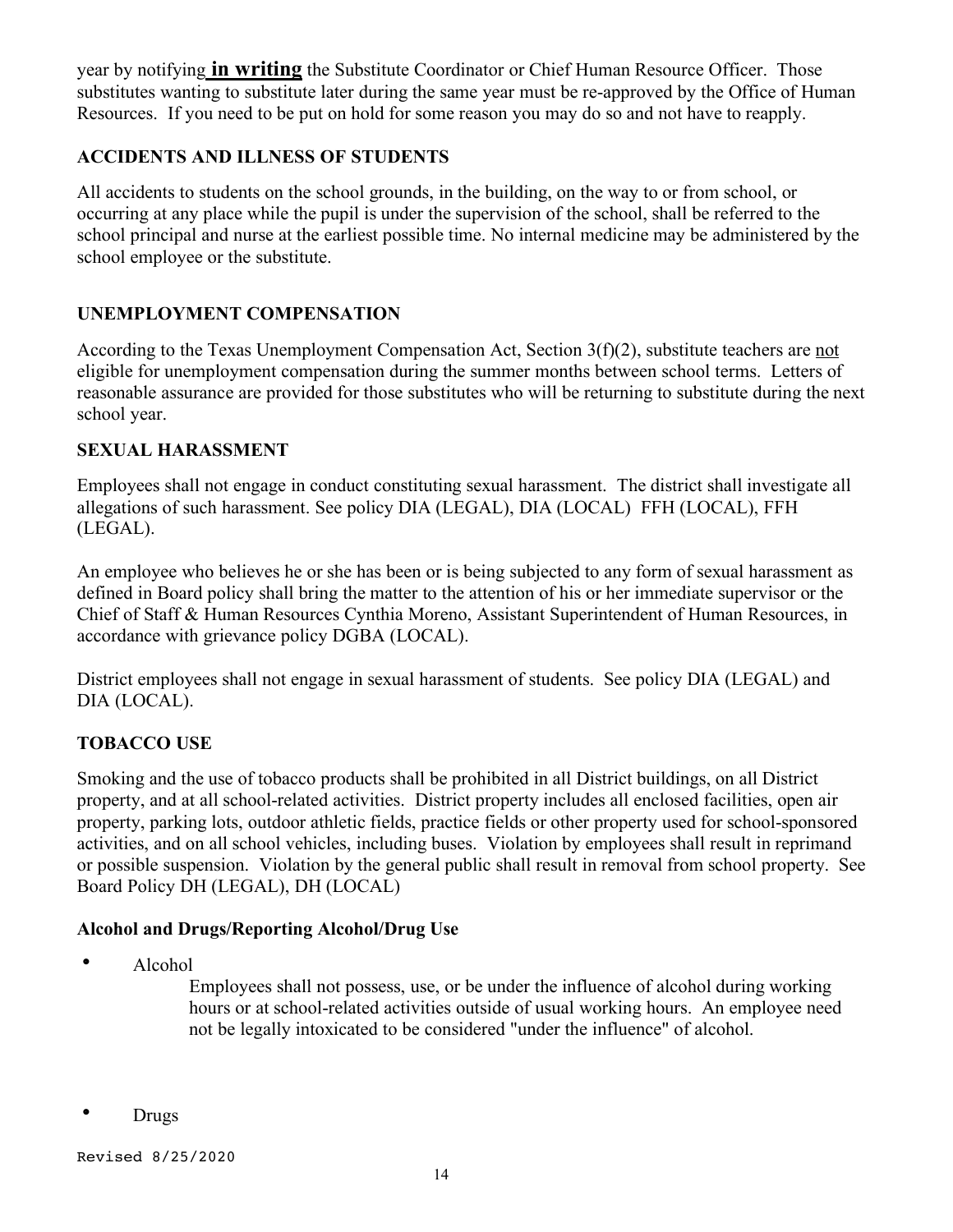Employees shall not unlawfully manufacture, distribute, dispense, possess, use or be under the influence of a controlled substance or illicit drug, as defined in state or federal law, during working hours while at school or at school-related activities outside of usual working hours. An employee need not be legally intoxicated to be considered "under the influence" of a controlled substance.

• Report of Drug Offenses

A teacher, administrator, or other District employee is not liable in civil damages for reporting to a school administrator or governmental authority, in the exercise of professional judgment within the scope of the teacher's, administrator's or employee's duties, a student whom the teacher suspects of using, possessing, or selling, on school property any of the following substances:

- 1. Marijuana or a controlled substance, as defined by the Texas Controlled Substances Act.
- 2. A dangerous drug, as defined by the Texas dangerous drug law.
- 3. An abusable glue or aerosol paint, as defined by the Texas Controlled Substances Act, or a volatile chemical, if the substance is used or sold for the purpose of inhaling its fumes or vapors.
- 4. An alcoholic beverage, as defined by the Alcoholic Beverage Code.

#### **Drug-Free Schools and Drug-Free Workplace Requirements**

#### See: DRUG-FREE SCHOOLS NOTICE

To comply with P.L. 100-690, Sec. 5153 and 34 CFR 85.630 Federal regulations, the notice must be posted on each campus and in each district workplace in a high visibility area.

The requirements should be discussed at an employee meeting. Be sure to note the item is on a staff meeting agenda, and maintain a copy of this agenda for your files.

All employees will receive additional information and educational materials concerning alcohol and drug abuse during the course of the year.

A listing of community drug and alcohol counseling, rehabilitation, and reentry programs can be found in the back of the employee handbooks. Employees may call the  $1 + 800$  number listed on the EAP brochure.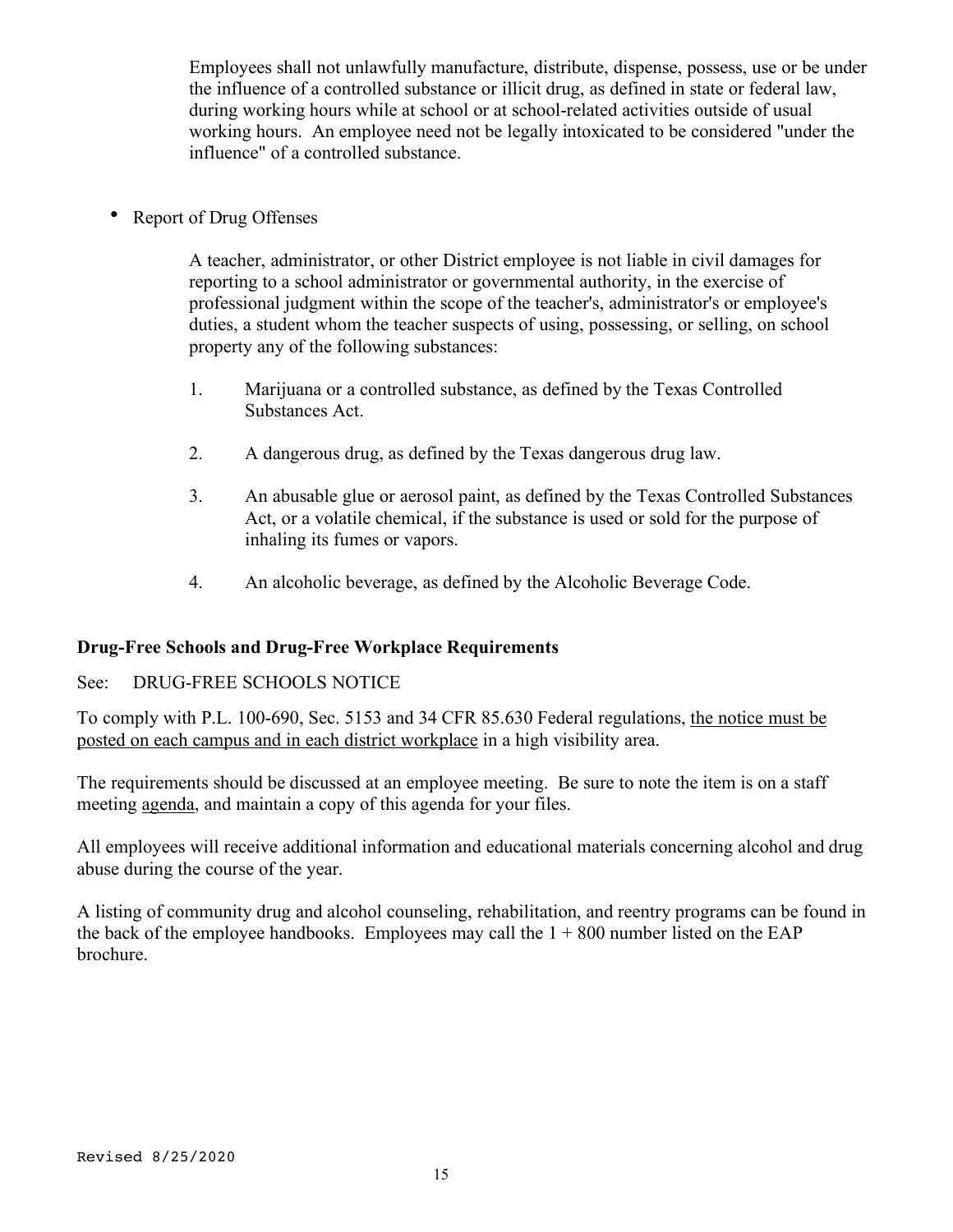# **IN AN EMERGENCY WHEN YOU HEARIT. DO IT.**

# **LOCKOUT! Get inside. Lock outside doors. STUDENTS**

Return inside Business as usual Bring everyone indoors Lock outside doors Increase situational awareness Business as usual Take attendance

# **LOCKDOWN! Locks, lights, out of sight. STUDENTS TEACHER**

Move away from sight Maintain silence Do not open the door

Lock interior doors Turn out the lights Move away from sight Do not open the door Maintain silence Take attendance

# **EVACUATE! To the announced location. STUDENTS TEACHER**

Bring your phone Leave your stuff behind Follow instructions

Lead evacuation to location Take attendance Notify if missing, extra or injured students

# **SHELTER! Hazard and safety strategy. STUDENTS**

#### **Hazard**

Tornado Hazmat Earthquake Drop, cover and hold Tsunami **Safety Strategy** Evacuate to shelter area Seal the room Get to high ground

Lead safety strategy Take attendance

# **HOLD! In your classroom. Clear the halls. STUDENTS TEACHER**

16

Remain in the classroom until the "All Clear" is announced

Revised 8/25/2020 RESPONSE PROTOCOL TEXAS STATE CHARGE ILOUS

Close and lock classroom door Business as usual Take attendance



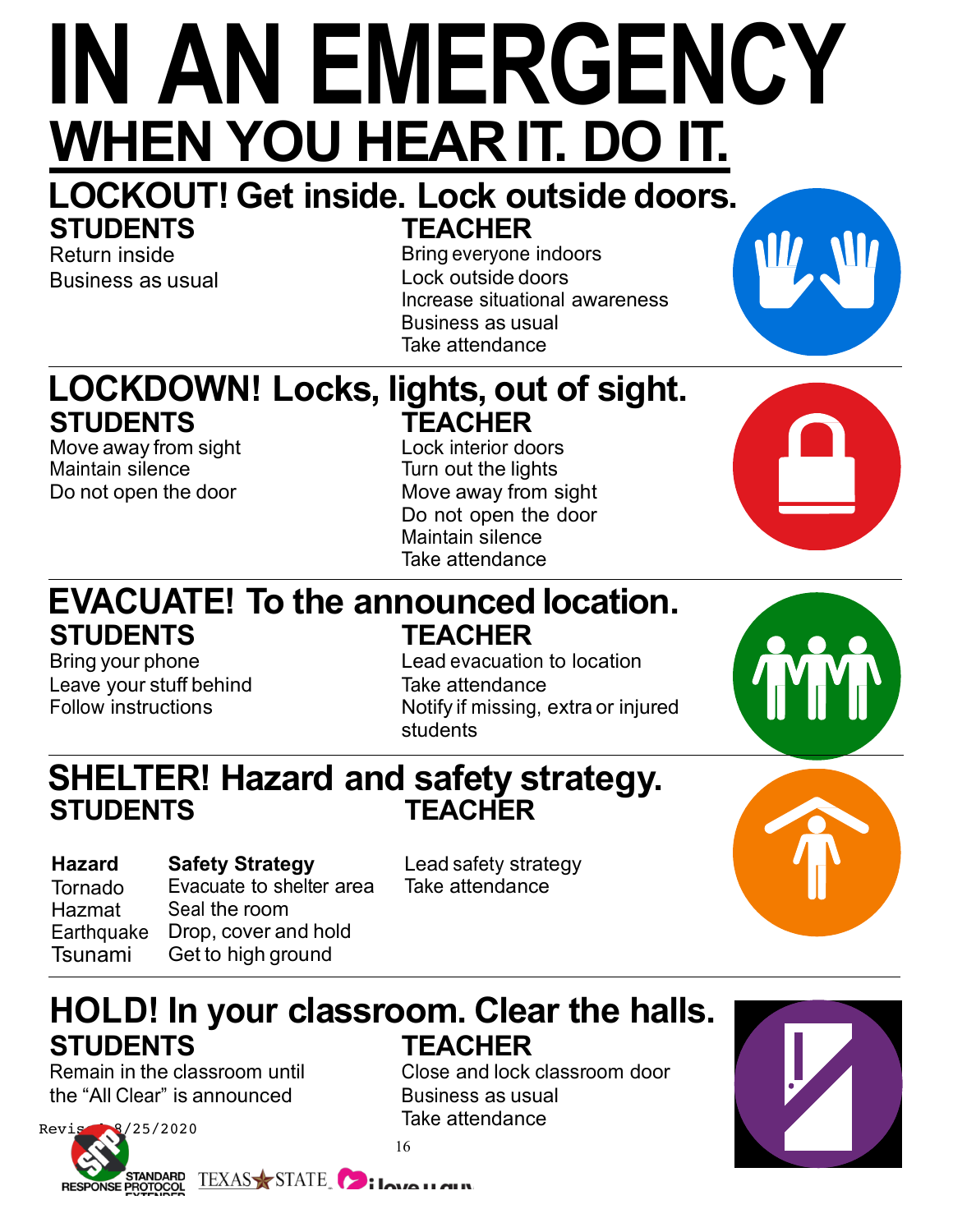# Seguin Independent School District Substitute Pay Schedule

### 2020-2021

| <b>CATEGORY</b>                         | <b>DAILY RATE</b>                                                                                        | <b>DAILY RATE</b> | <b>LONG TERM</b>  | <b>LONG TERM</b>  |
|-----------------------------------------|----------------------------------------------------------------------------------------------------------|-------------------|-------------------|-------------------|
|                                         | $(PK-5)$                                                                                                 | $6 - 12$          | $PK-5$ (6weeks +) | $6-12$ (6 weeks+) |
| <b>HS Diploma</b>                       | \$75.00                                                                                                  | \$105.00          | N/A               | N/A               |
| $60 + College Hrs$<br>(Associates)      | \$80.00                                                                                                  | <b>\$110.00</b>   | \$90.00           | \$120.00          |
| <b>Degreed</b><br>(Bachelors or Higher) | \$85.00                                                                                                  | \$115.00          | \$95.00           | \$125.00          |
| <b>Certified Teacher</b>                | \$90.00                                                                                                  | \$120.00          | \$130.00          | \$150.00          |
|                                         |                                                                                                          |                   |                   |                   |
| <b>Clerical/Aide</b>                    | \$65.00                                                                                                  | \$65.00           | N/A               | N/A               |
|                                         |                                                                                                          |                   |                   |                   |
|                                         | <b>Principal/Counselor</b> Rate set between Min & Mid Point of job pay grade (using verified experience) |                   |                   |                   |

**Transcripts must be on file to verify college hours and or degree**

**Daily rate for half-day assignments will be half of the daily rate noted above**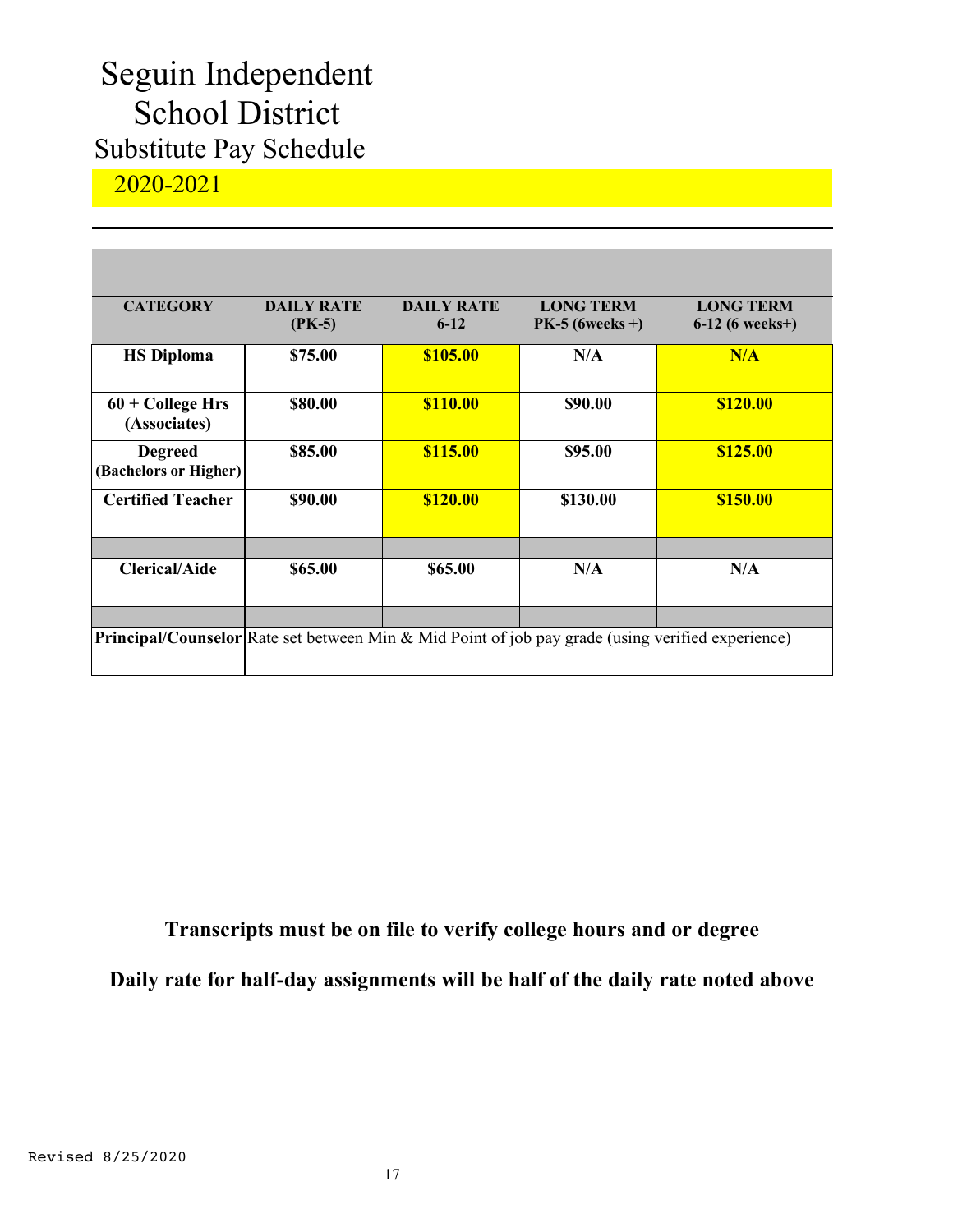

Campus / Department SUBSTITUTE TEACHER

I hereby acknowledge receipt of my personal copy of the Seguin ISD Substitute Handbook. I agree to read the handbook and abide by the standards, policies, and procedures defined or referenced in this document.

The information in this handbook is subject to change. I understand that changes in district policies may supersede, modify, or eliminate the information summarized in this booklet. As the district provides updated policy information, I accept responsibility for reading and abiding by the changes.

I understand that no modifications to contractual relationships or alterations of at-will relationships are intended by this handbook.

I understand that I have an obligation to inform my supervisor or department head of any changes in personal information, such as phone number, address, etc. I also accept responsibility for contacting my supervisor or the Human Resources Office if I have any questions, concerns, or need further explanation.

Note: This handbook includes two copies of this form. Please sign and date one and keep it in the handbook. Sign and date the other copy and forward it to the Human Resources Office.

\_\_\_\_\_\_\_\_\_\_\_\_\_\_\_\_\_\_\_\_\_\_\_\_\_\_\_\_\_\_\_\_\_\_\_\_\_\_\_\_\_\_\_\_\_\_\_\_\_\_\_\_\_\_\_\_\_\_\_\_\_\_\_\_\_\_\_\_\_

 $\mathcal{L}_\text{max}$  , and the contribution of the contribution of the contribution of the contribution of the contribution of the contribution of the contribution of the contribution of the contribution of the contribution of t

 $\mathcal{L}_\text{max}$  , and the contribution of the contribution of the contribution of the contribution of the contribution of the contribution of the contribution of the contribution of the contribution of the contribution of t

Print Name:

Signature:

Date:

#### EXCEPTIONAL STUDENTS TO EXCEPTIONAL CITIZENS